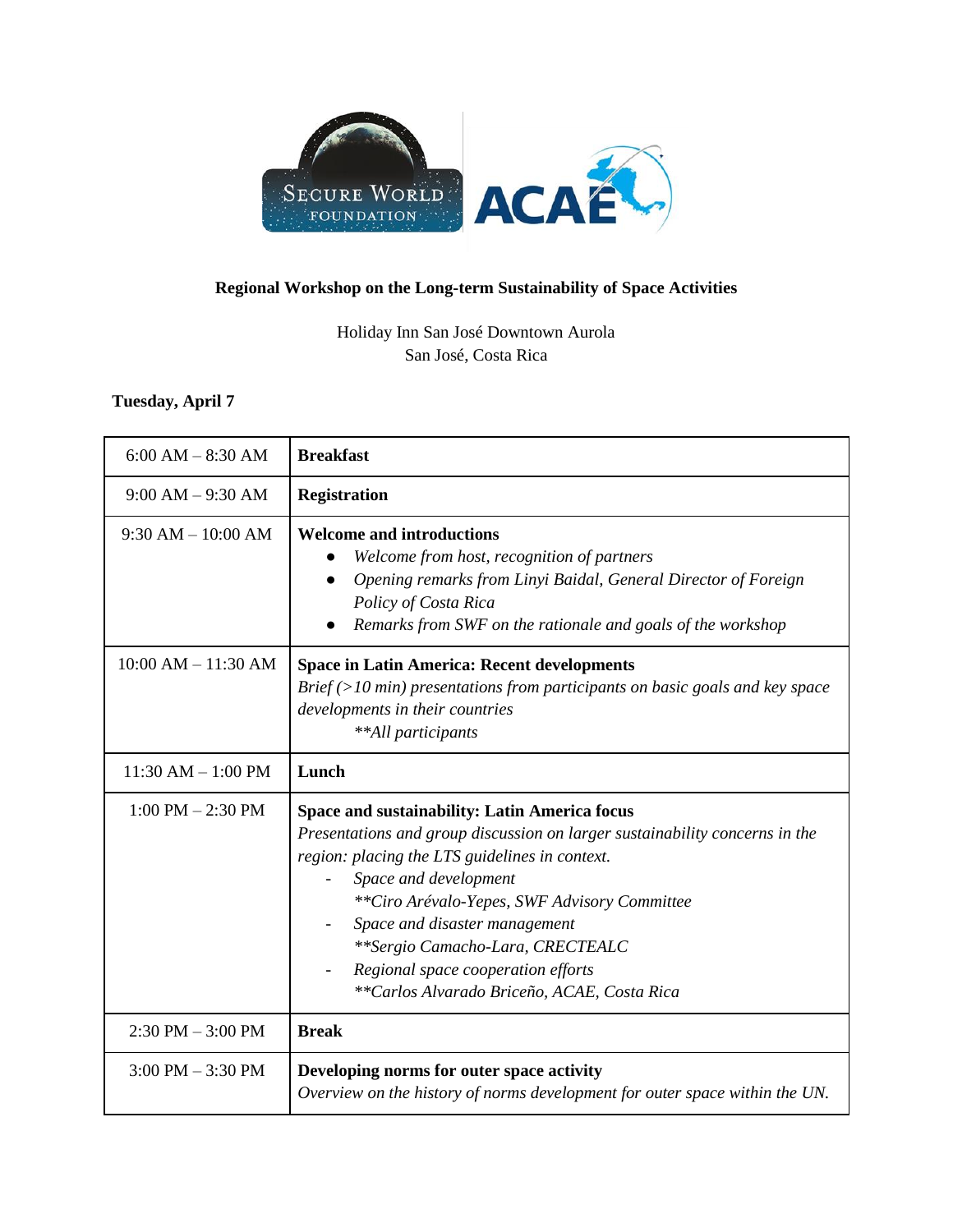|                                     | Overview of space treaties<br>Why norms to address space sustainability?<br>Comparing/contrasting with legally binding efforts.<br>**Laura Delgado López, SWF                                                                                                                                       |
|-------------------------------------|-----------------------------------------------------------------------------------------------------------------------------------------------------------------------------------------------------------------------------------------------------------------------------------------------------|
|                                     | <b>Examining the UNCOPUOS LTS Effort</b>                                                                                                                                                                                                                                                            |
| $3:30$ PM $-4:30$ PM                | Background and introduction to the LTS effort<br>Background on the emergence of space sustainability as a concern within the<br>UN. Introduction of the rationale and goals of the Working Group on the<br>Long-term Sustainability of Space Activities.<br>**Mazlan Othman, SWF Advisory Committee |
| 4:30 PM $-$ 5:00 PM                 | <b>Overview of Expert groups</b><br>Overview on the general issue areas, process, and output of the four expert<br>groups<br>**Rafael Ortiz Aguilera, AEM, Mexico                                                                                                                                   |
| $5:00$ PM $-6:30$ PM                | <b>Break</b>                                                                                                                                                                                                                                                                                        |
| 6:30 PM                             | Pick up for transportation to restaurant (Meet in the lobby)                                                                                                                                                                                                                                        |
| $7:00 \text{ PM} - 9:00 \text{ PM}$ | Dinner at Restaurante Mirador Tiquicia                                                                                                                                                                                                                                                              |

## **Wednesday, April 8**

| $6:00 AM - 8:30 AM$     | <b>Breakfast</b>                                                                                                                                                                                                                                                                                                                                   |
|-------------------------|----------------------------------------------------------------------------------------------------------------------------------------------------------------------------------------------------------------------------------------------------------------------------------------------------------------------------------------------------|
| $9:00 AM - 9:30 AM$     | <b>Arrival</b>                                                                                                                                                                                                                                                                                                                                     |
|                         | <b>Examining the UNCOPUOS LTS Effort: Continued</b>                                                                                                                                                                                                                                                                                                |
| $9:30 AM - 10:00 AM$    | Final draft LTS guidelines and next steps<br>General discussion of draft guidelines as a whole, including consolidation<br>proposals, and next steps.<br>** Laura Delgado López, SWF, with prepared remarks from Peter<br>Martinez, UNOOSA                                                                                                         |
| $10:00$ AM $- 11:00$ AM | <b>Overview of responses to LTS Guidelines</b><br>Presentations and discussion of responses to the guidelines (including<br>GRULAC and individual countries) and issues that have been raised<br>Brazil/GRULAC proposal<br>$\overline{\phantom{a}}$<br>**André João Rypl, MRE, Brazil<br>** Ciro Arévalo-Yepes, SWF Advisory Committee (Moderator) |